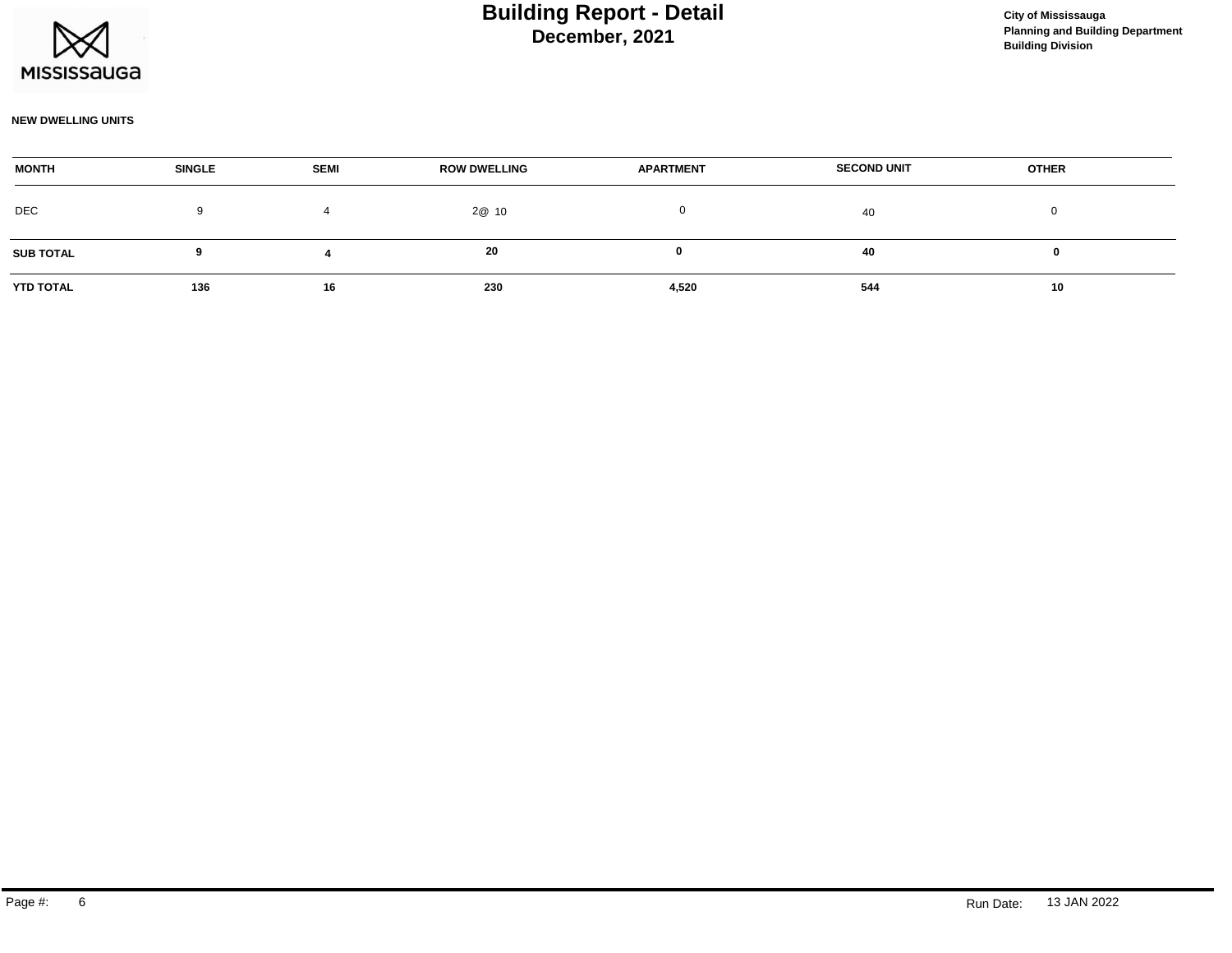

#### **ROW DWELLINGS**

| <b>PERMIT NO</b> | <b>OWNER</b>                           | <b>LOCATION</b>      | <b>BLDG NO</b> | UNIT NO        | <b>VALUE (\$1,000)</b> | <b>DESCRIPTION</b><br><b>UNITS</b> |
|------------------|----------------------------------------|----------------------|----------------|----------------|------------------------|------------------------------------|
| 20 2244          | 1672736 ONTARIO INC. (DUNPAR<br>HOMES) | <b>20 LUNAR CRES</b> | <b>BLK C</b>   | 25-34 BLK C    | 4,368                  | 10 CONDOMINIUM ROW DWELLING        |
| 20 2282          | 1672736 ONTARIO INC. (DUNPAR<br>HOMES) | <b>60 LUNAR CRES</b> | <b>BLKI</b>    | 175-184 BLK I  | 3,998                  | 10 CONDOMINIUM ROW DWELLING        |
|                  |                                        |                      |                | <b>TOTALS:</b> | \$8,366                | 20                                 |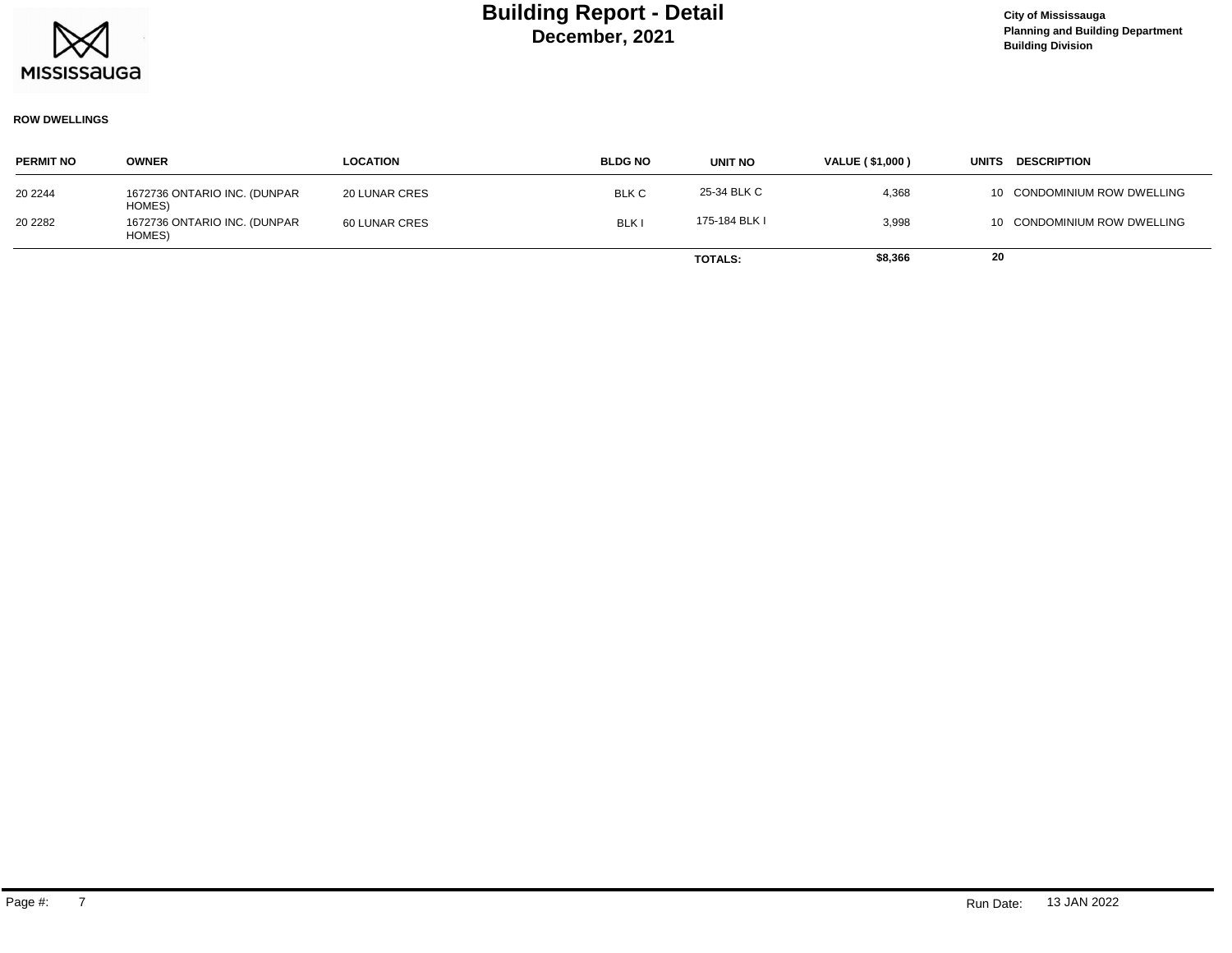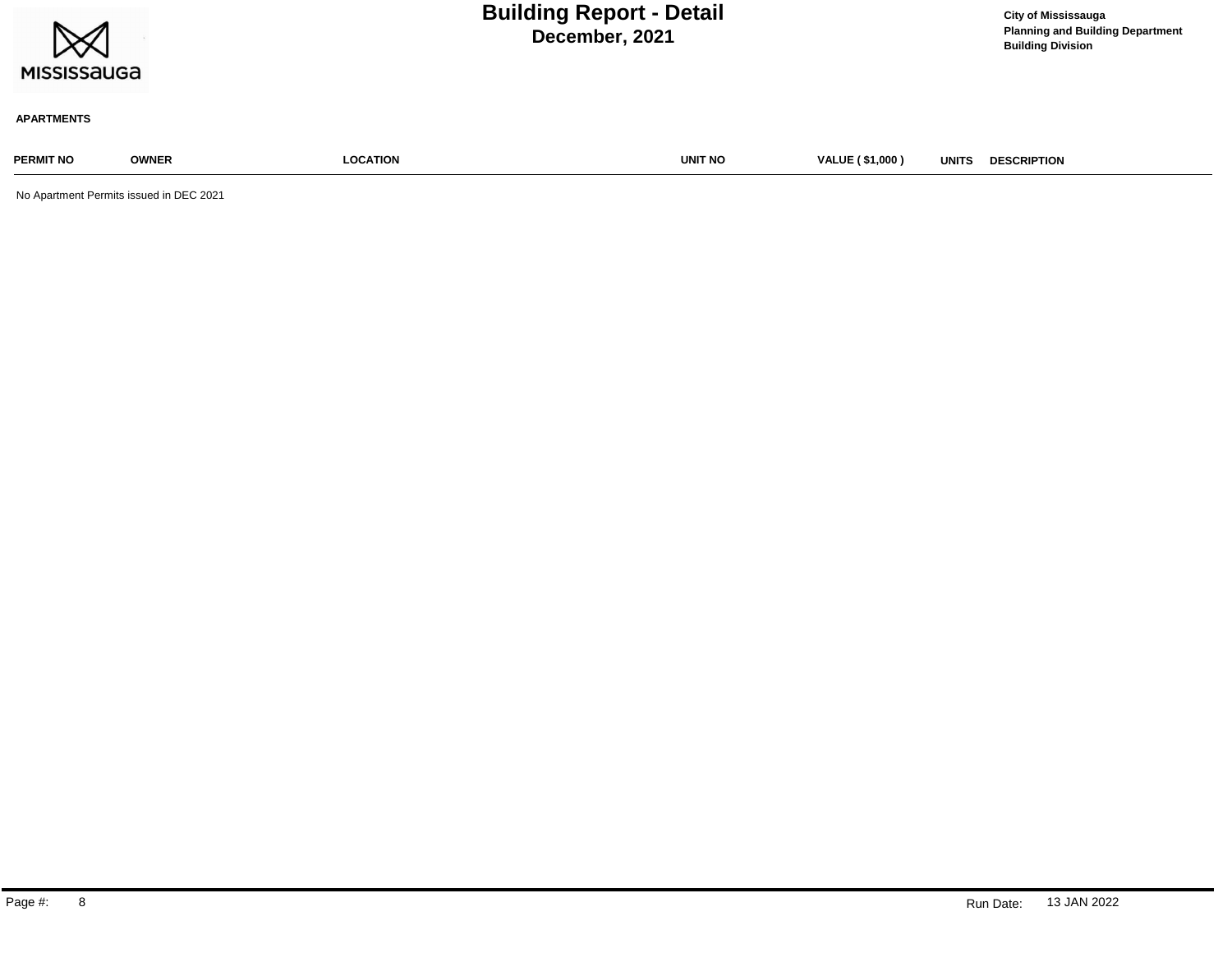

## **INDUSTRIAL BUILDINGS (NEW AND ADDITIONS)**

| <b>PERMIT NO</b>                              | <b>OWNER</b>       | <b>LOCATION</b>    | <b>BLDG NO</b> | <b>VALUE (\$1,000)</b> | BLDG SIZE (sq. m) | LOT SIZE (sq. m) DESCRIPTION                                |  |  |  |
|-----------------------------------------------|--------------------|--------------------|----------------|------------------------|-------------------|-------------------------------------------------------------|--|--|--|
| 21 6990                                       | CNT DEVELOPERS INC | 385 TRADERS BLVD E |                | 84                     | 49                | 2.486 2ND FLOOR ADDITION PROJECTION<br>- CNT DEVELOPERS INC |  |  |  |
|                                               |                    |                    | <b>TOTALS:</b> | \$84                   | 49                | 2,486                                                       |  |  |  |
| MISCELLANEOUS INDUSTRIAL - VALUE >= \$250.000 |                    |                    |                |                        |                   |                                                             |  |  |  |

#### **MISCELLANEOUS INDUSTRIAL - VALUE >= \$250,000**

| <b>PERMIT NO</b> | <b>OWNER</b>                                             | <b>LOCATION</b>      | <b>BLDG NO</b> | UNIT NO        | VALUE (\$1,000) DESCRIPTION |                                                                                                                                                                   |
|------------------|----------------------------------------------------------|----------------------|----------------|----------------|-----------------------------|-------------------------------------------------------------------------------------------------------------------------------------------------------------------|
| 21 5035          | MASCAST DEV INC C/O KERR<br><b>REALTY MANAGEMENT LTD</b> | 7050 TELFORD WAY     |                | 7, 8           |                             | 310 INTERIOR ALTERATION - SIGNATURE CULINARY SOLUTIONS - CR:<br>C21-5047                                                                                          |
| 21 7012          | PROLOGIS CANADA LLC C/O<br><b>PROLOGIS</b>               | 3500 ARGENTIA RD     |                |                | 1.808                       | (2) LEVEL PLATFORM, INTERIOR ALTERATION TO ADD WASHROOM<br>- ALTERNATIVE SOLUTION - LULULEMON ATHLETICA<br>- C/R C18-3847                                         |
| 21 7336          | THE CANADA LIFE ASSURANCE<br><b>COMPANY</b>              | 2855 ARGENTIA RD     |                | $\overline{4}$ | 275                         | INTERIOR ALTERATIONS NEW TENANT - EVOLVE BIOLOGICS<br>CONVERT EXISTING SHOW ROOM INTO LAB OFFICES.                                                                |
| 21 8224          | <b>BEEDIE ON (STRATA #1)</b><br>PROPERTY LTD             | 2340 MEADOWVALE BLVD | B              | 11             | 334                         | INTERIOR ALTERATIONS, TENANT FIT UP (GROUND FLOOR &<br>MEZZANINE) & 2 DEMISING WALLS TO CREATE UNIT 11 -<br>IMGADGETS - C/R 21-8106                               |
| 21 8767          | THE CANADA LIFE ASSURANCE<br><b>COMPANY</b>              | 6725 MILLCREEK DR    | G              | 2 & 3          | 262                         | INTERIOR ALTERATIONS TO EXISTING VACANT SPACE.<br>CONSTRUCTION OF NEW OFFICES. MEETING ROOMS &<br>LUNCHROOM. NEW FLOORING & PAINT THROUGHOUT -<br>(LANDLORD WORK) |
| 21 9432          | THE ERIN MILLS DEVELOPMENT<br><b>CORPORATION</b>         | 3665 ODYSSEY DR      |                |                | 2.508                       | INTERIOR ALTERATIONS - COTTON CANDY INC. - C/R C 21-9297                                                                                                          |
| 21 9546          | THE ERIN MILLS DEVELOPMENT<br><b>CORPORATION</b>         | 3665 ODYSSEY DR      |                | $6 - 7$        | 3.380                       | INTERIOR ALTERATIONS - PROPACK LOGISTICS CANADA ULC - C/R<br>C 21-9443                                                                                            |
| 21 9705          | THE ERIN MILLS DEVELOPMENT<br>CORPORATION                | 3665 ODYSSEY DR      |                | $2 - 3$        | 3.043                       | INTERIOR ALTERATIONS - 360 SALES SOLUTIONS INC - C/R C 21-<br>9558                                                                                                |
|                  |                                                          |                      | <b>TOTALS:</b> |                | \$11.920                    |                                                                                                                                                                   |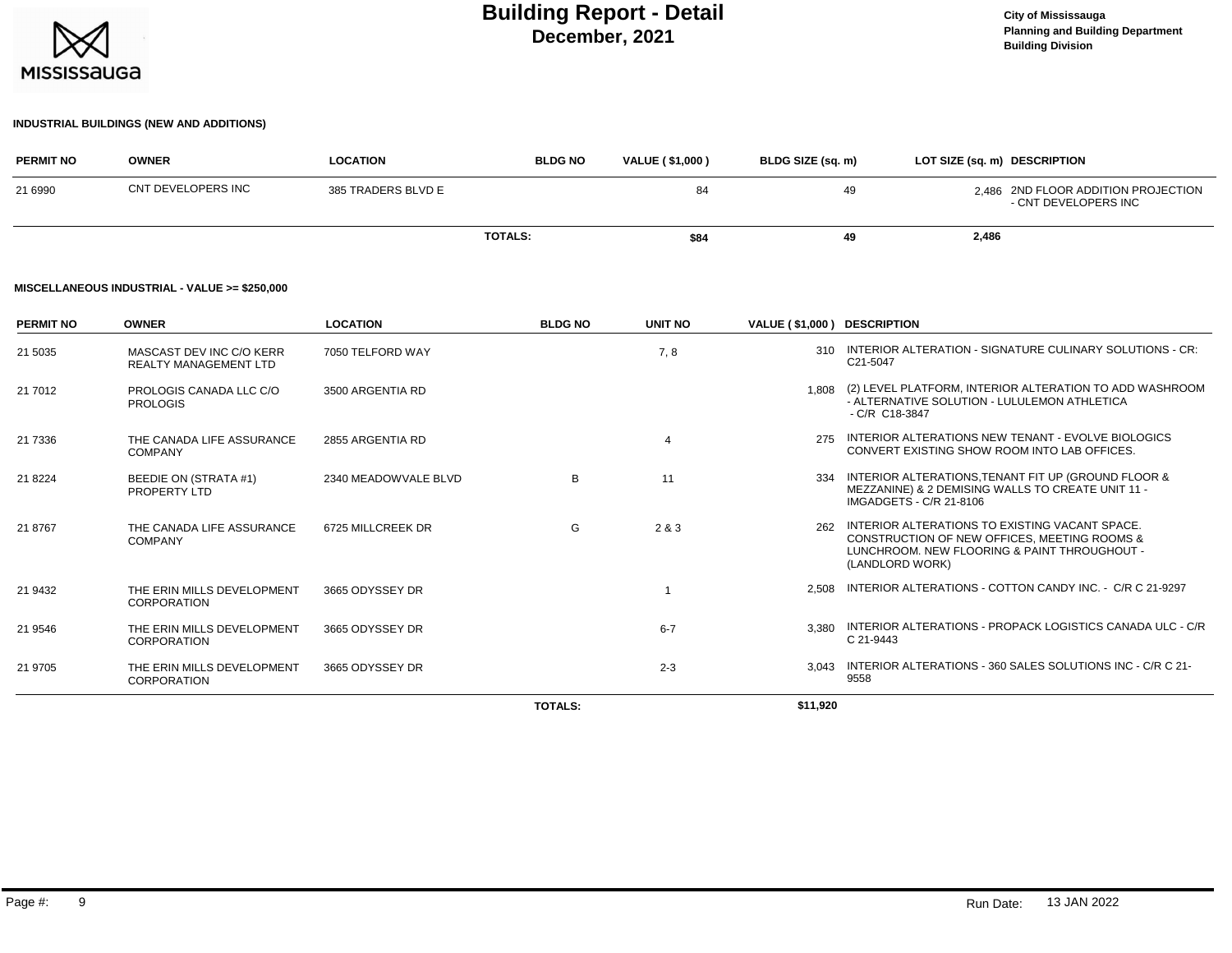

#### **COMMERCIAL BUILDINGS (NEW AND ADDITIONS)**

| <b>PERMIT NO</b> | <b>OWNER</b>                                                       | <b>LOCATION</b>      | <b>BLDG NO</b> | <b>UNIT NO</b> | VALUE (\$1,000) BLDG SIZE (sq.m) |                |                  | LOT SIZE (sq.m) DESCRIPTION                                    |
|------------------|--------------------------------------------------------------------|----------------------|----------------|----------------|----------------------------------|----------------|------------------|----------------------------------------------------------------|
| 21 7047          | 2220554 ONTARIO LTD                                                | 526 SOUTH SERVICE RD |                |                | 67                               |                | 31               | 2,182 (1) STOREY UNHEATED ADDITION                             |
|                  |                                                                    | <b>TOTALS:</b>       |                |                | \$67                             |                | 31               | 2,182                                                          |
|                  | MISCELLANEOUS COMMERCIAL - VALUE >= \$250,000                      |                      |                |                |                                  |                |                  |                                                                |
| <b>PERMIT NO</b> | <b>OWNER</b>                                                       | <b>LOCATION</b>      | <b>BLDG NO</b> | UNIT NO        | VALUE (\$1,000) DESCRIPTION      |                |                  |                                                                |
| 21 7888          | <b>MORGUARD MCC LIMITED</b>                                        | 201 CITY CENTRE DR   |                | 109            |                                  |                |                  | 347 INTERIOR ALTERATIONS - SPORTS BAR                          |
| 21 8263          | SWBC MEC 1 LTD/DESJARDINS<br>FINANCIAL SECURITY LIFE ASSUR.<br>CO. | 1 ROBERT SPECK PKY   |                | 1460           |                                  |                |                  | 278 INTERIOR ALTERATIONS - BARBERRY INC - C/R 21 6960          |
| 21 8304          | EXPLORER DRIVE EQUITIES INC C/O<br><b>TRIOVEST REALTY ADVISORS</b> | 5750 EXPLORER DR     |                | 200-201A       |                                  | <b>OFFICES</b> |                  | 659 INTERIOR ALTERATIONS, TENANT FIT-UP - SKYGRID CONSTRUCTION |
| 21 8802          | 945324 ONTARIO INC                                                 | 1240 EGLINTON AVE W  | <b>BC</b>      | $B-13$         |                                  |                | $-C/R C 21-8800$ | 289 INTERIOR ALTERATIONS - HEARING LIFE                        |
| 21 9626          | MNBP 6775 FINANCIAL HOLDINGS INC. 6775 FINANCIAL DR                |                      |                | 102            |                                  |                |                  | 375 INTERIOR ALTERATIONS - "RYAN ULC"                          |
|                  |                                                                    |                      | TOTALS:        |                |                                  | \$1,948        |                  |                                                                |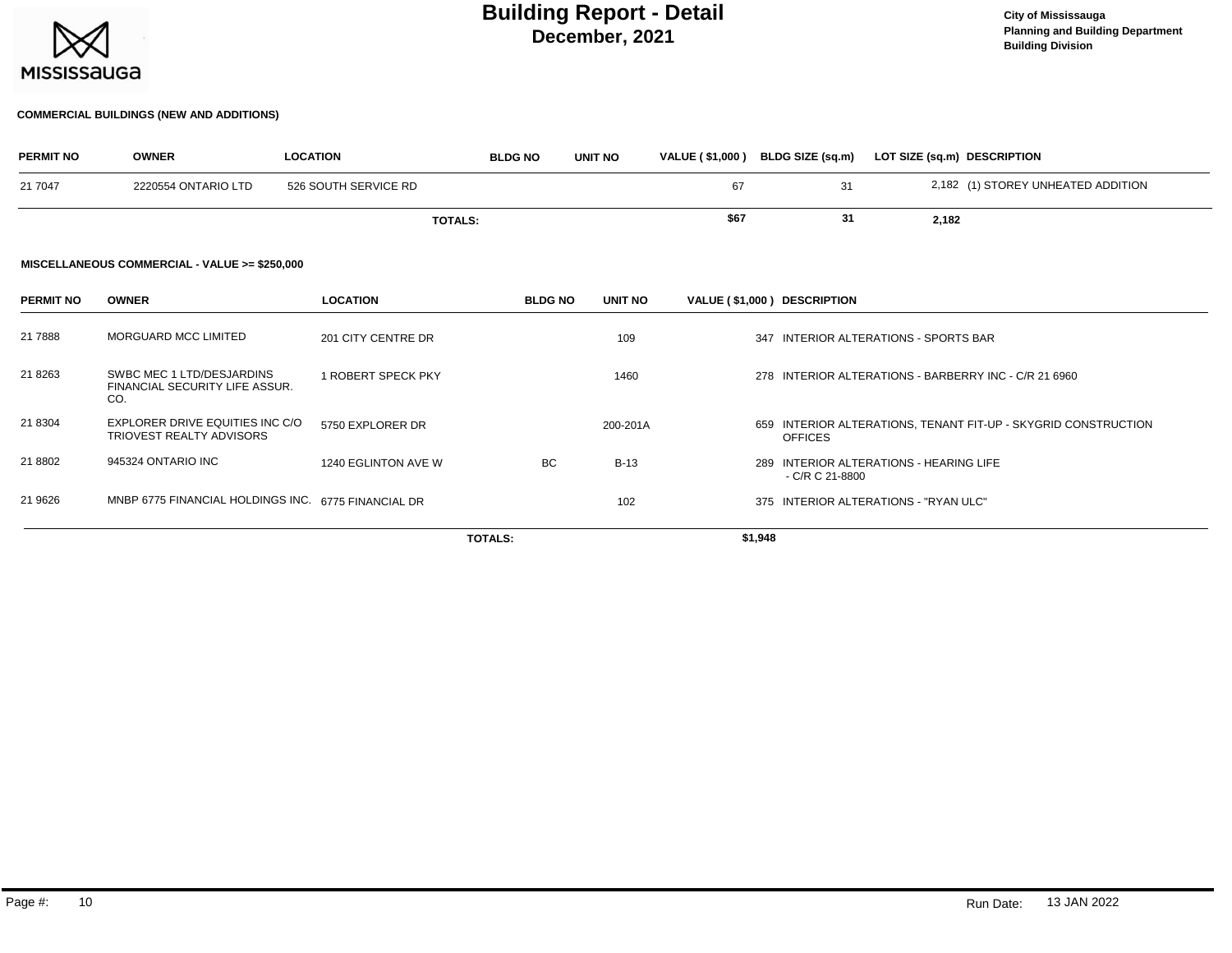| <b>MISSISSAUGA</b> |              | <b>Building Report - Detail</b>                           | <b>City of Mississauga</b><br><b>Planning and Building Department</b><br><b>Building Division</b> |                        |                             |                             |
|--------------------|--------------|-----------------------------------------------------------|---------------------------------------------------------------------------------------------------|------------------------|-----------------------------|-----------------------------|
|                    |              | PUBLIC / INSTITUTIONAL (NEW AND ADDITIONS)                |                                                                                                   |                        |                             |                             |
| <b>PERMIT NO</b>   | <b>OWNER</b> | <b>LOCATION</b>                                           | <b>BLDG NO</b>                                                                                    | <b>VALUE (\$1,000)</b> | BLDG SIZE (sq.m)            | LOT SIZE (sq.m) DESCRIPTION |
|                    |              | No Public / Institutional Permits issued in DEC 2021      |                                                                                                   |                        |                             |                             |
|                    |              | MISCELLANEOUS PUBLIC / INSTITUTIONAL - VALUE >= \$250,000 |                                                                                                   |                        |                             |                             |
| <b>PERMIT NO</b>   | <b>OWNER</b> | <b>LOCATION</b>                                           | <b>BLDG NO</b>                                                                                    | <b>UNIT NO</b>         | VALUE (\$1,000) DESCRIPTION |                             |

No Public / Institutional Permits (value >= \$250,000) issued in DEC 2021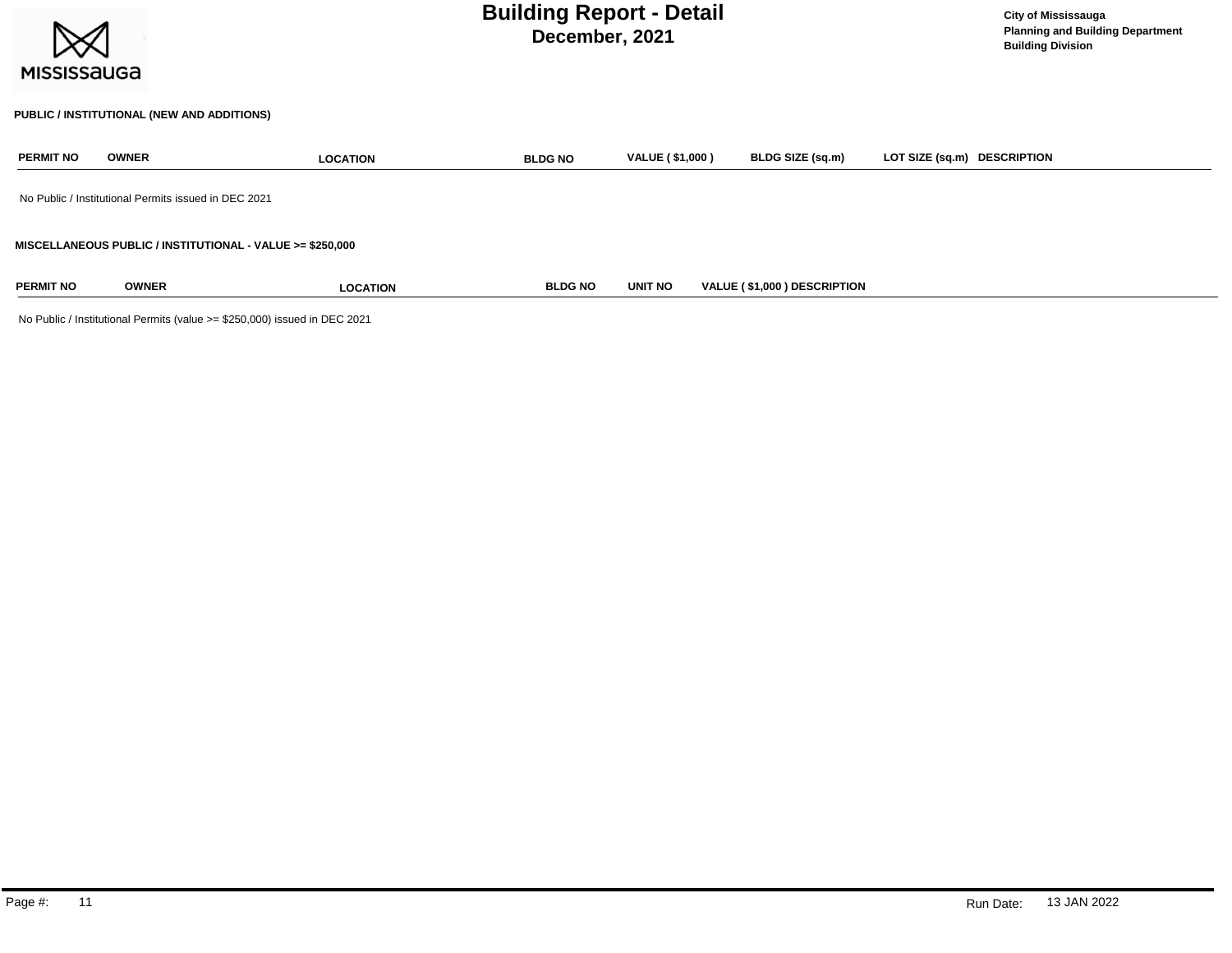| <b>MISSISSAUGA</b> |                                           |                 | <b>Building Report - Detail</b><br>December, 2021 |                        | <b>City of Mississauga</b><br><b>Planning and Building Department</b><br><b>Building Division</b> |                             |
|--------------------|-------------------------------------------|-----------------|---------------------------------------------------|------------------------|---------------------------------------------------------------------------------------------------|-----------------------------|
|                    | <b>CHURCH (NEW AND ADDITIONS)</b>         |                 |                                                   |                        |                                                                                                   |                             |
| <b>PERMIT NO</b>   | <b>OWNER</b>                              | <b>LOCATION</b> | <b>BLDG NO</b>                                    | <b>VALUE (\$1,000)</b> | BLDG SIZE (sq.m)                                                                                  | LOT SIZE (sq.m) DESCRIPTION |
|                    | No Church Permits issued in DEC 2021      |                 |                                                   |                        |                                                                                                   |                             |
|                    | MISCELLANEOUS CHURCH - VALUE >= \$250,000 |                 |                                                   |                        |                                                                                                   |                             |
| <b>PERMIT NO</b>   | <b>OWNER</b>                              | <b>LOCATION</b> | <b>BLDG NO</b>                                    | UNIT NO                | VALUE (\$1,000) DESCRIPTION                                                                       |                             |

No Church Permits (value >= \$250,000) issued in DEC 2021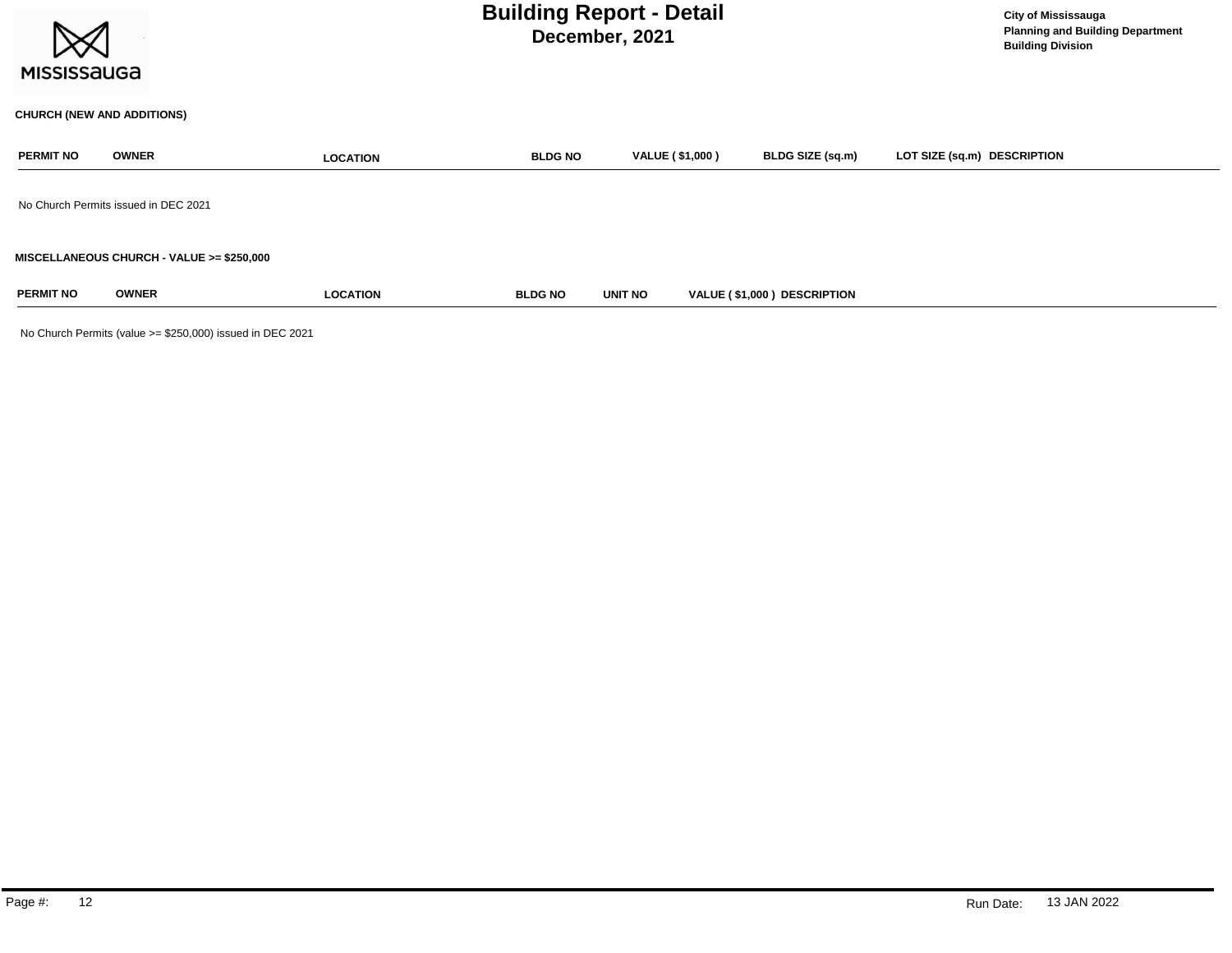

## **SCHOOL (NEW AND ADDITIONS)**

| <b>PERMIT NO</b> | <b>OWNER</b>                              | <b>LOCATION</b>   | <b>BLDG NO</b> | <b>VALUE (\$1,000)</b> | BLDG SIZE (sq.m)            |    | LOT SIZE (sq.m) DESCRIPTION                                                                            |
|------------------|-------------------------------------------|-------------------|----------------|------------------------|-----------------------------|----|--------------------------------------------------------------------------------------------------------|
| 218765           | PEEL DISTRICT SCHOOL BOARD                | 3520 QUEENSTON DR |                |                        | 150                         | 79 | 20,402 FRONT ADDITION, ELEVATOR &<br><b>EXTERIOR BARRIER FREE RAMP -</b><br>QUEENSTON DR PUBLIC SCHOOL |
|                  |                                           |                   | <b>TOTALS:</b> |                        | \$150                       | 79 | 20,402                                                                                                 |
|                  | MISCELLANEOUS SCHOOL - VALUE >= \$250,000 |                   |                |                        |                             |    |                                                                                                        |
| <b>PERMIT NO</b> | <b>OWNER</b>                              | <b>LOCATION</b>   | <b>BLDG NO</b> | UNIT NO                | VALUE (\$1,000) DESCRIPTION |    |                                                                                                        |

No School Permits (value >= \$250,000) issued in DEC 2021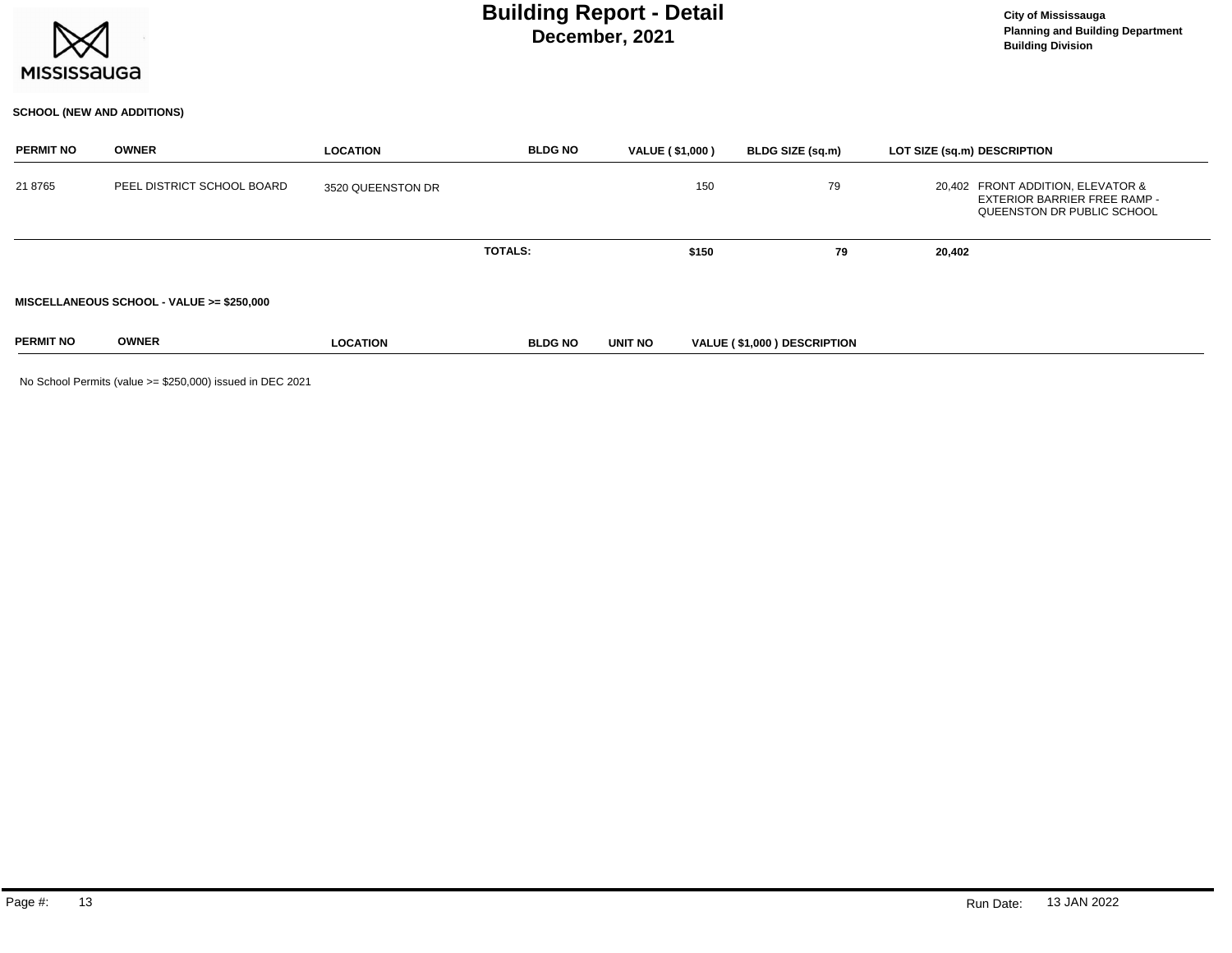

## **GOVERNMENT (NEW AND ADDITIONS)**

| <b>PERMIT NO</b> | <b>OWNER</b>                                  | <b>LOCATION</b> | <b>BLDG NO</b> | VALUE (\$1,000) | BLDG SIZE (sq.m)                   | LOT SIZE (sq.m) DESCRIPTION |
|------------------|-----------------------------------------------|-----------------|----------------|-----------------|------------------------------------|-----------------------------|
|                  | No Government Permits issued in DEC 2021      |                 |                |                 |                                    |                             |
|                  | MISCELLANEOUS GOVERNMENT - VALUE >= \$250,000 |                 |                |                 |                                    |                             |
| <b>PERMIT NO</b> | <b>OWNER</b>                                  | <b>LOCATION</b> | <b>BLDG NO</b> | <b>UNIT NO</b>  | <b>VALUE (\$1,000) DESCRIPTION</b> |                             |

No Government Permits (value >= \$250,000) issued in DEC 2021